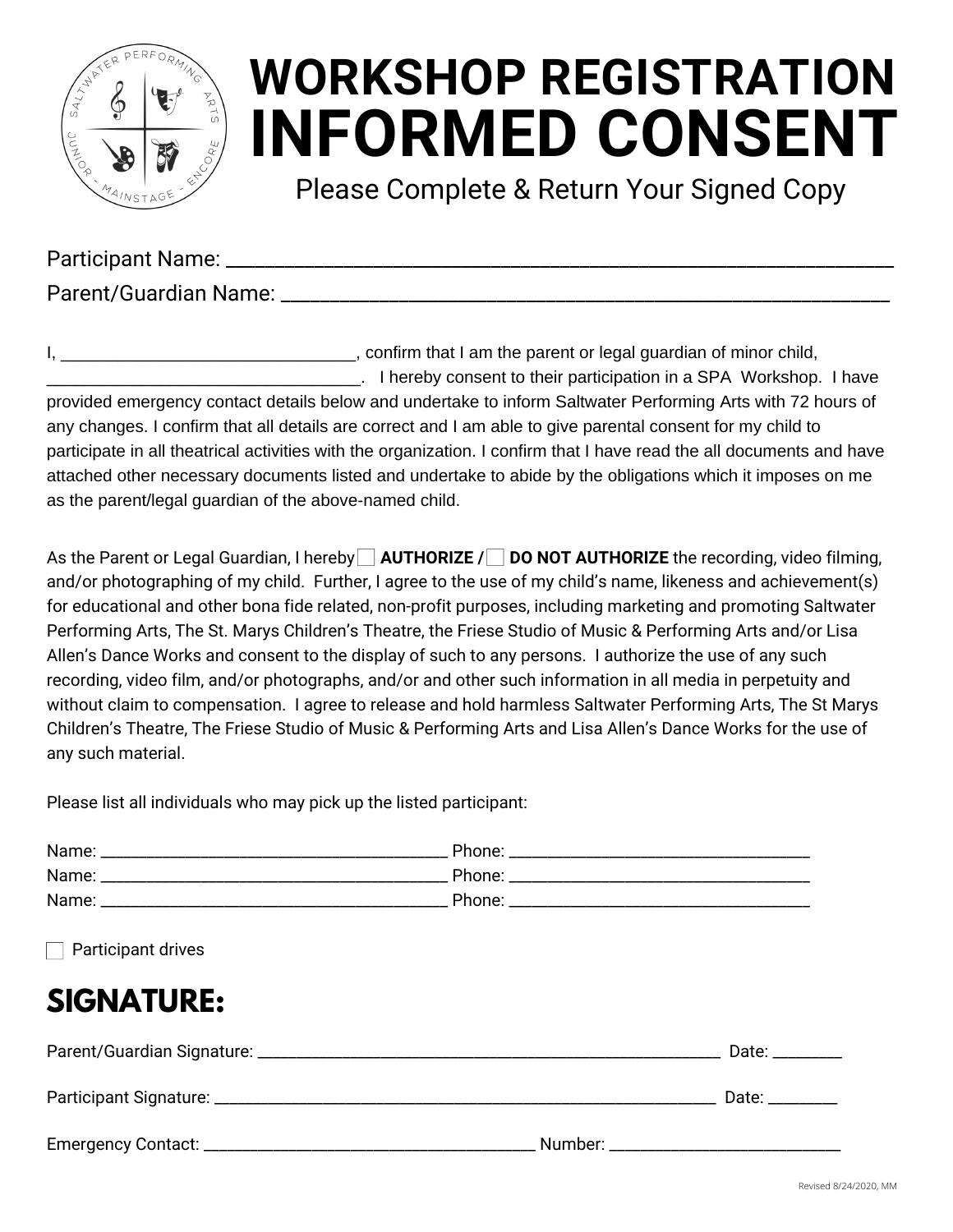## PERFORMING **PARTICIPANT**<br>INFORMATION  $E^R$  $\frac{1}{2}$  $\frac{1}{2} \phi_{\rm C}$

#### **GENERAL INFO:**

| <b>EDUCATION:</b>                                                                           |  |  |
|---------------------------------------------------------------------------------------------|--|--|
|                                                                                             |  |  |
| <b>EDUCATIONAL NEED:</b>                                                                    |  |  |
| Please list below any information SPA should know about participant:                        |  |  |
| *Please provide specific details on a separate sheet for any items checked*                 |  |  |
| Autism_______ ADD / ADHD________ Oppositional Defiant________ Physical Disability__________ |  |  |
|                                                                                             |  |  |
| <b>EXPERIENCE:</b>                                                                          |  |  |
|                                                                                             |  |  |
|                                                                                             |  |  |
|                                                                                             |  |  |
| <b>OTHER INTERESTS:</b>                                                                     |  |  |
|                                                                                             |  |  |
|                                                                                             |  |  |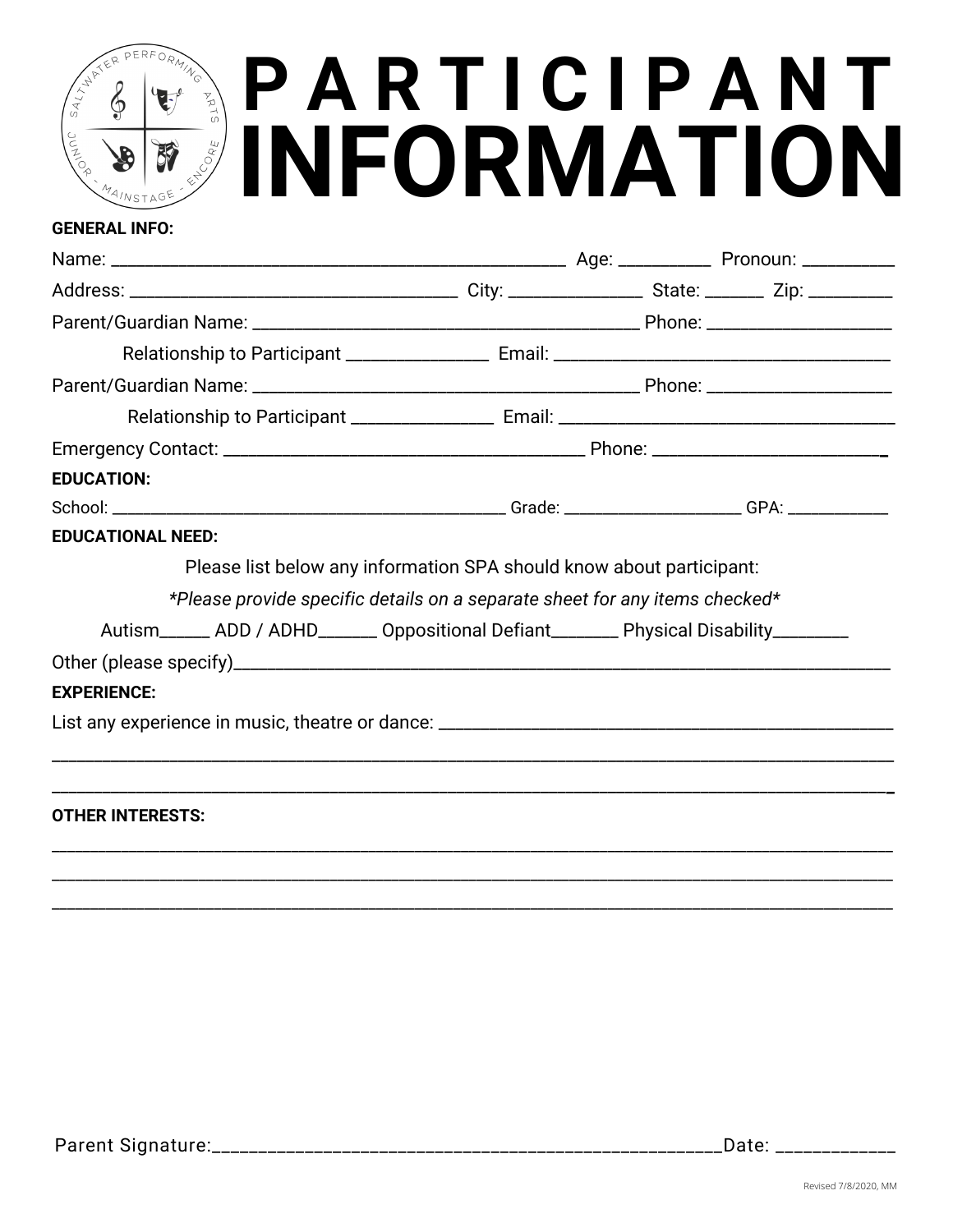## PERFOR **M E D I C A L I N F O R M A T I O N A U T H O R I Z A T I O N F O R M E D I C A L C A R E**

| I. Basic Personal Information (please print)                                                                      |  | Today's Date: $\frac{\ }{\ }$ / $\frac{\ }{\ }$ |
|-------------------------------------------------------------------------------------------------------------------|--|-------------------------------------------------|
|                                                                                                                   |  |                                                 |
|                                                                                                                   |  |                                                 |
|                                                                                                                   |  |                                                 |
|                                                                                                                   |  |                                                 |
| <b>II. Emergency Contact Information</b>                                                                          |  |                                                 |
|                                                                                                                   |  |                                                 |
|                                                                                                                   |  |                                                 |
| Contact's Address: _________________________________City: ______________________State: _____ Zip: ________        |  |                                                 |
|                                                                                                                   |  |                                                 |
|                                                                                                                   |  |                                                 |
|                                                                                                                   |  |                                                 |
| Note: The institution does not offer any form of health, liability, or other types of insurance for               |  |                                                 |
| participants. Please include a copy of the front and back of your insurance card.                                 |  |                                                 |
| <b>III. MEDICAL INFORMATION</b>                                                                                   |  |                                                 |
| Please list any current medical concerns or medical history we need to know about your child: (Ex. past injuries, |  |                                                 |
|                                                                                                                   |  |                                                 |
|                                                                                                                   |  |                                                 |
| List any allergies your child has (Ex. medications, stings, food, iodine, latex, etc.)                            |  |                                                 |
|                                                                                                                   |  |                                                 |

List any medications your child is currently taking, their purpose, dosage, and times taken:

Does your child require assistance with medication? If yes, please explain:

ER

Does your child need any accommodations to safely participate in the program? If yes, please explain.

 $\_$  , and the set of the set of the set of the set of the set of the set of the set of the set of the set of the set of the set of the set of the set of the set of the set of the set of the set of the set of the set of th  $\_$  , and the contribution of the contribution of the contribution of the contribution of the contribution of the contribution of the contribution of the contribution of the contribution of the contribution of the contrib

 $\_$  , and the contribution of the contribution of the contribution of the contribution of the contribution of the contribution of the contribution of the contribution of the contribution of the contribution of the contrib

 $\_$  , and the contribution of the contribution of the contribution of the contribution of the contribution of the contribution of the contribution of the contribution of the contribution of the contribution of the contrib  $\_$  , and the contribution of the contribution of the contribution of the contribution of the contribution of the contribution of the contribution of the contribution of the contribution of the contribution of the contrib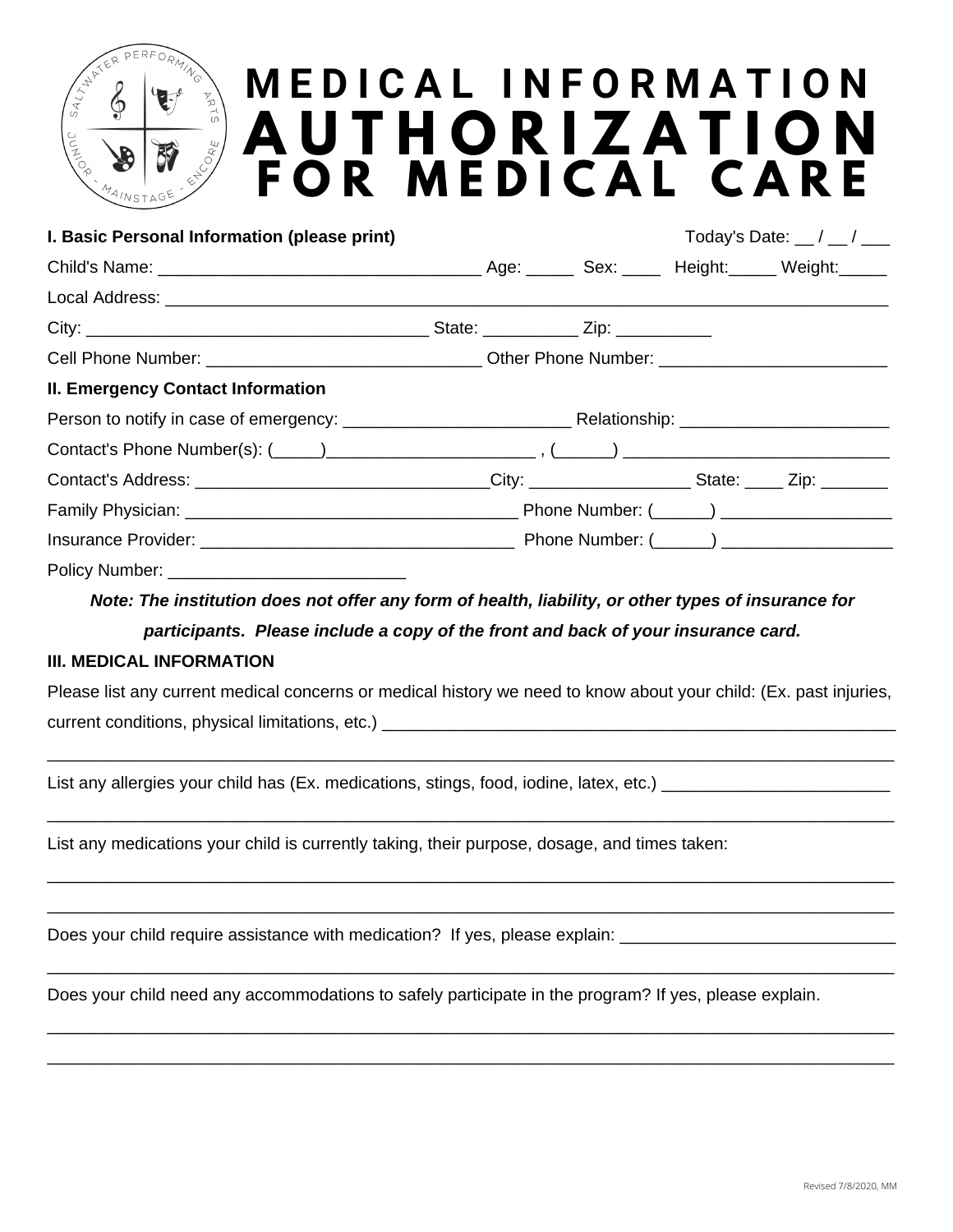

#### **IV.Authorization for Medical Care**

I understand that my child is participating in a Saltwater Performing Arts (SPA) / St. Marys Children's Theatre (SMCT) program. By signing this form I hereby acknowledge that all information is accurate and current, that any activity restrictions, allergies, and medications are listed on this form, and to the best of my knowledge, my child is capable of participating safely in the program. I acknowledge that my failure to disclose relevant information may result in harm to my child and/or others during this program. I agree to notify SPA/SMCT of any changes in my child's mental, physical, or medical condition once I have learned of such change.

I understand that SPA/SMCT does NOT provide medical insurance for my child and that I should consult my child's physician before allowing my child to participate in any SPA/SMCT program. In the case of accident or illness, I hereby authorize SPA/SMCT's staff to administer or seek medical treatment for my child, as they see fit, including routine first aid care or emergency medical treatment. I hold harmless and agree to indemnify SPA/SMCT and staff from any claims, causes of action, damages, and/or liabilities arising out of or resulting from said medical treatment. I acknowledge that I am solely responsible for any hospital or other costs arising out of any bodily injury or property damage sustained through my child's participation in such SPA/SMCT program.

|                                  | Date:       |
|----------------------------------|-------------|
| Signature of Parent or Guardian: |             |
| Parent or Guardian Name:         |             |
| Work Phone:                      | Cell Phone: |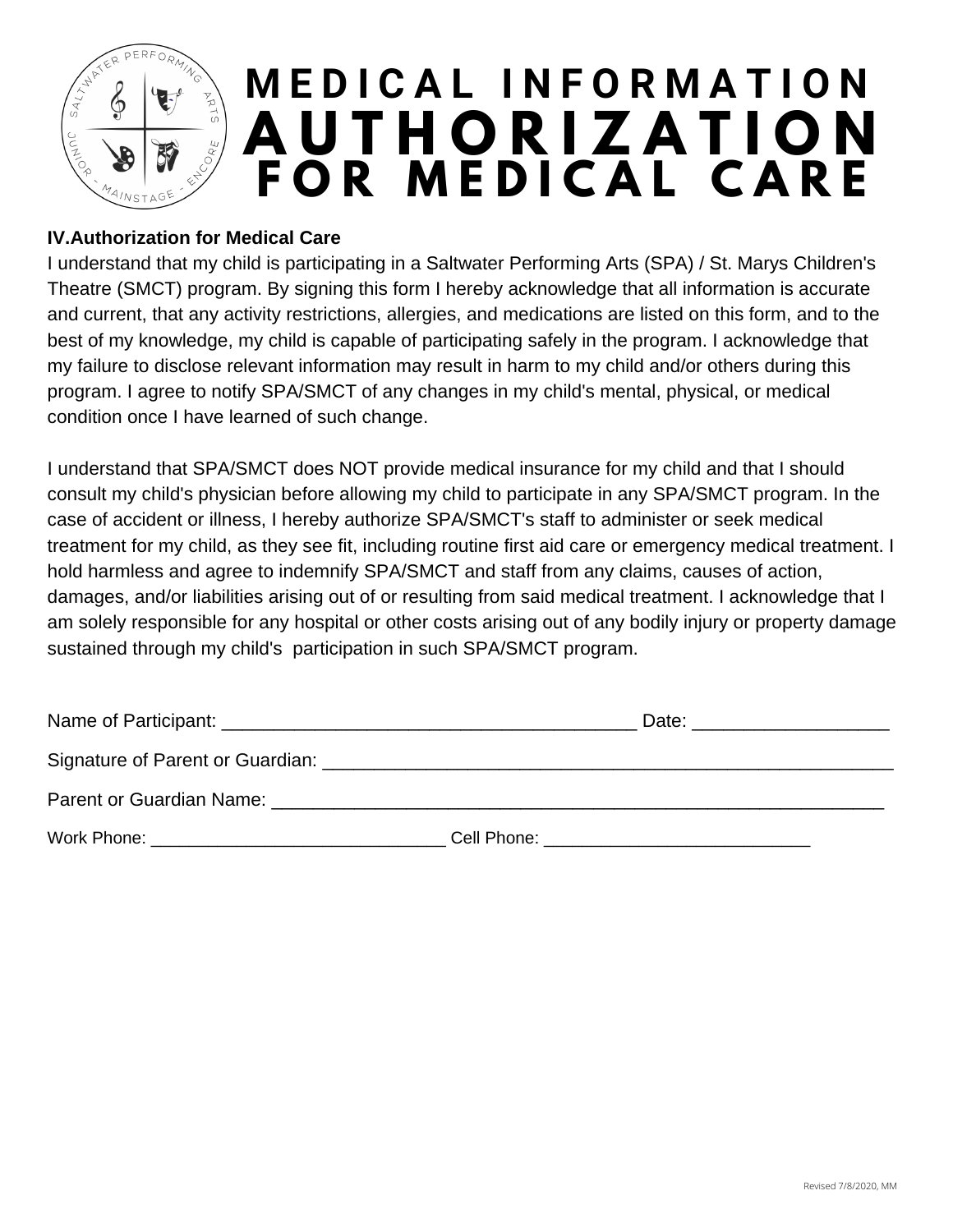

# **A C C I D E N T W A I V E R RELEASE OF LIABILITY**

By signing this Waiver, I assume all risk of my child and/or myself participating in the above activity (hereinafter "activity"). Without signing this form, neither myself, nor my child will be able to participate in the activity. I acknowledge that the above activity may pose some risk of personal injury and that I undertake and assume this risk for myself and my child. On behalf of myself and my child, I further waive and release the promoters of the activity, school facility, any insuring entity of the above, and their directors, board members, officers, employees, volunteers, agents, representatives, or assigns, as well as the activity sponsors, from any and all liability, including, but not limited to, liability arising from negligence or fault of the entities or persons for any y occur as a result of my or my child's participation in the above activity. I am assuming all risks on behalf of myself and my child that may arise from negligence or carelessness on the part of any of the persons or entities being released, as well as from defective equipment, real property or personal property that is owned, maintained or controlled by the above persons.

| CERTIFY THAT MY CHILD AND MYSELF ARE PHYSICALLY FIT AND SUFFICIENTLY PREPARED FOR PARTICIPATION IN THE ACTIVITY AND THAT THERE ARE NO HEALTH RELATED REASONS OR PROBLEMS WHICH WOULD PRECLUDE THE PARTICIPATION OF MYSELF OR MY CHILD IN THE ACTIVITY. I HAVE NOT BEEN ADVISED OF ANY REASON WHICH WOULD LIMIT MY CHILD OR MYSELF IN PARTICIPATING IN THE ACTIVITY.

I consent to receive any medical treatment deemed advisable for an injury to myself or my child during the activity and that any medical or other insurance for myself and/or my child will be insurance of first resort before contribution by any other insurance for any other person or entity, including accidental death and dismemberment insurance and accident medical insurance. I understand that I and/or my child may be photographed while participating in the activity. I agree to allow my and my child's photo, video, or film likeness to be used for any legitimate purpose by the activity holders, sponsors, producers, and their assigns. I shall defend, hold harmless, and indemnify the parties from and against all losses, claims, damages, costs or expenses (including reasonable legal fees, or similar costs) in connection with any action or claim brought or made (or threatened to be brought or made), for, or on account of any injuries or damages, received or sustained by myself and/or my child arising during the course of the activity. This Agreement constitutes the sole and only agreement between the parties concerning my child's and my release and indemnification as a condition for participating in this activity. Any prior agreements, whether oral or in writing, shall be void and of no further effect. This Agreement may not be modified. I certify that I have read this document, and I fully understand its contents. I am aware that this is a release and indemnification of liability for myself and my child, and I sign it of my own free will.

|                                                                                                                                                                                                                                | Date: ________________________              |
|--------------------------------------------------------------------------------------------------------------------------------------------------------------------------------------------------------------------------------|---------------------------------------------|
|                                                                                                                                                                                                                                |                                             |
| Parent or Guardian Name: Website and the contract of the contract of the contract of the contract of the contract of the contract of the contract of the contract of the contract of the contract of the contract of the contr |                                             |
| Work Phone: <u>_________________________________</u>                                                                                                                                                                           | Cell Phone: <u>________________________</u> |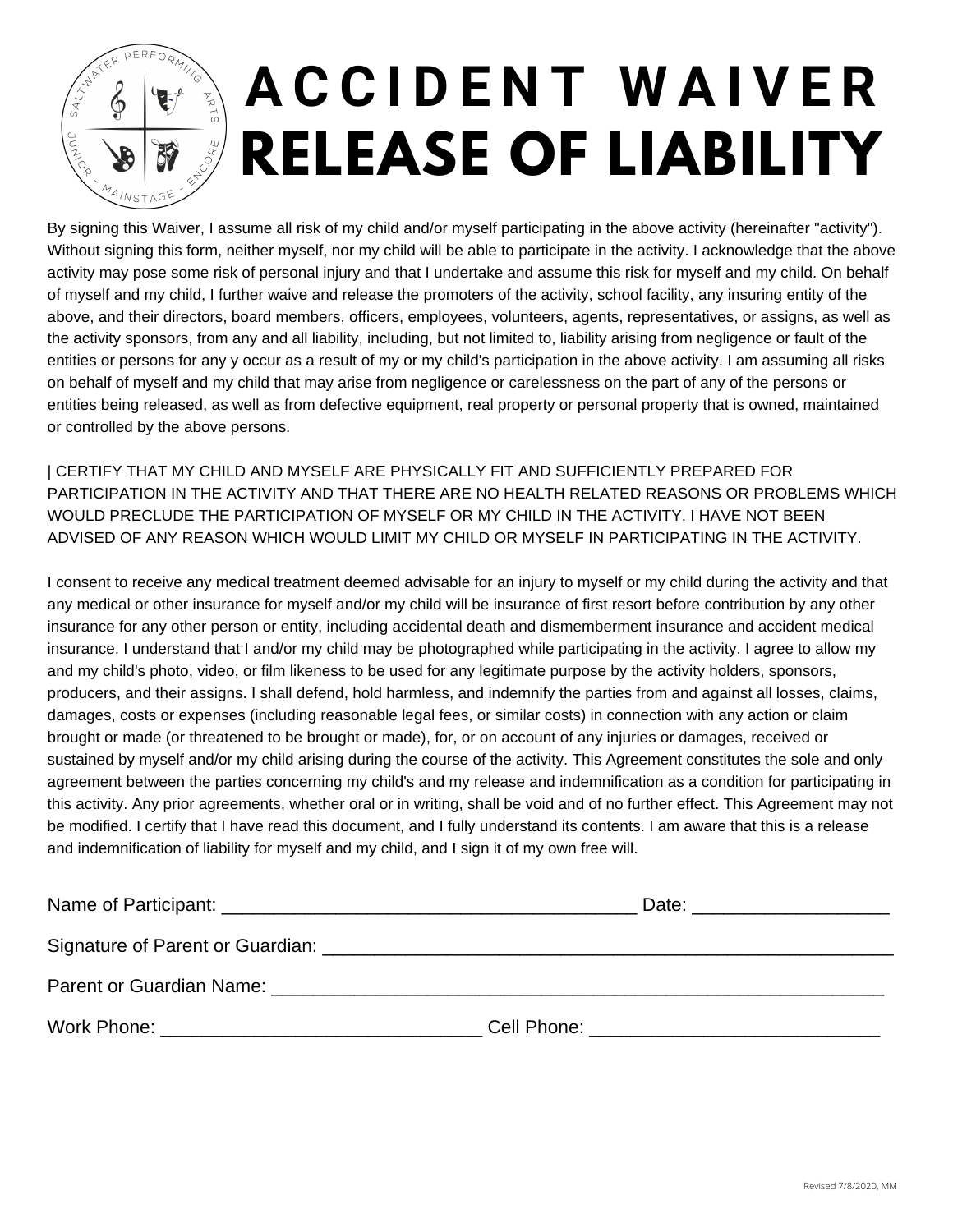

### **COVID-19 MITIGATION PLAN & CONSENT FORM**

This COVID-19 Consent Form supplements the Informed Consent and the Accident Waiver and Release of Liability. Saltwater Performing Arts (SPA) is monitoring the information provided by public health officials and government agencies about how to conduct gatherings in the midst of a pandemic, but much uncertainty about COVID-19 remains.

#### **SPA's Mitigation Plan includes:**

- Health screening of all participants conducted upon arrival, including a temperature check *(parents or drivers should not leave until participants have been approved for entry)*
- All participants should bring a mask to all activities which will be utilized at the instructors direction.
- No person may attend a class, workshop, rehearsal, or other live event, including performances, if
- within the 14 days before one or more of the following applies:
	- o Such person exhibits symptoms of the Coronavirus, including but not limited to fever, chills, cough, trouble breathing, muscle pain, headache, sore throat, and/or new loss of taste or smell;
	- o Such person has had close contact with someone exhibiting symptoms of the Coronavirus;
	- $\circ$  Such person tests positive for the Coronavirus, has been diagnosed by a medical professional as having the Coronavirus, or is awaiting test results for the Coronavirus;
	- o Such person is exposed to a confirmed outbreak of the Coronavirus or a person who has tested positive for the Coronavirus.
- All classes, workshops and rehearsals will remain "closed" to guests including parents who should remain outside of the building during drop off and pick up.
- Any approved visitors will be screened upon arrival before entry.
- Hygiene reminders at regular intervals
- Extra hand washing /sanitizer stations
- Extra cleaning and disinfecting of high-touch surfaces and shared program equipment.
- Social distancing of 6 or more feet whenever possible, and outdoor singing options when weather and space allows.
- Isolation and quarantine of any individual who becomes ill while in participation with SPA  *(Will require immediate pick-up by a parent or guardian)*

Although important, these efforts cannot eliminate the potential for exposure to COVID-19 or any other illness while participating with SPA. It is now commonly recognized that individuals with COVID-19 may be asymptomatic and show no signs or symptoms of illness, but can still spread the virus. Additionally, people may be contagious before their symptoms occur. It is for this reason that SPA makes no guarantee, either directly or implied, that a participant will not become infected even with the aforementioned Mitigation Plan in place.